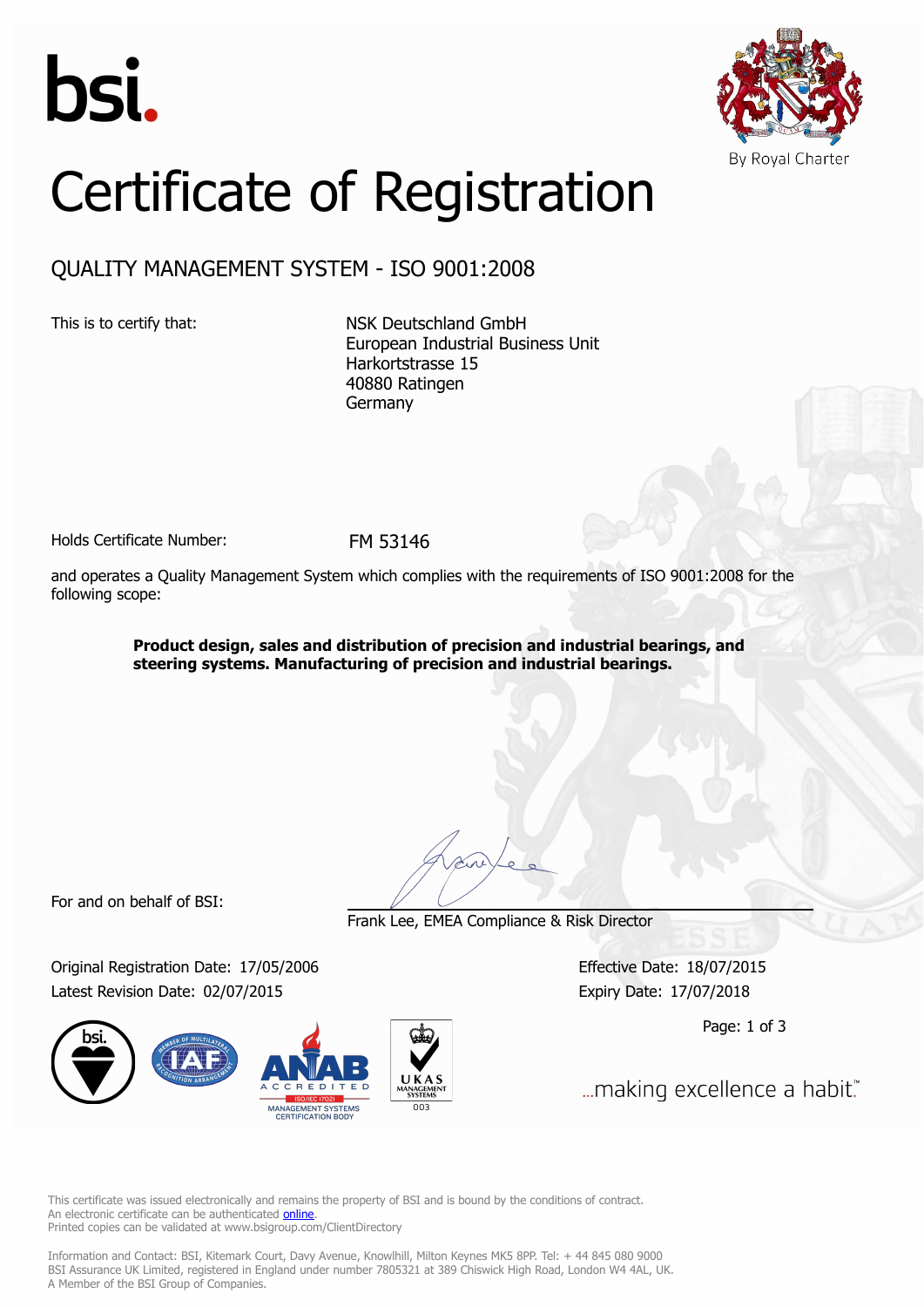Certificate No: FM 53146

NSK Europe Limited Northern Road Newark NG24 2JF United Kingdom The manufacture of high precision angular contact ball bearings, radial ball bearings and assemblies. The Assembly of self lube© housings, inserts and units. The manufacture of linear guides and the finishing of linear rails and ballscrews. NSK Bearings Europe Ltd 3 Brindley Road South West Industrial Estate Peterlee SR8 2JD United Kingdom The manufacture of ball bearings. NSK Bearings Polska S.A. ul. Jagiellonska 109 Kielce 25-734 Poland Manufacture and logistics of rolling element bearings for industrial applications. Neuweg Fertigung GmbH Ehinger Strasse 5 89597 Munderkingen Germany Application engineering, design and manufacture of ball bearings. NSK Deutschland GmbH Harkortstrasse 15 40880 Ratingen Germany Headquarters for NSK Europe, including product design, sales and marketing, distribution. NSK Europe Ltd Northern Road Newark NG24 2JF United Kingdom Design and development, marketing support, applications engineering and local group administration services. Receipt warehousing and distribution of bearing products. NSK UK Ltd Northern Road Newark NG24 2JF United Kingdom The provision of European sales services. NSK France SAS Quartier De L'Europe 2 Rue Georges Guynemer 78283 Guyancourt Cedex France Sales, applications engineering and local group administration support activities. Location **Exercise 2018 Location Registered Activities** 

Original Registration Date: 17/05/2006 Effective Date: 18/07/2015 Latest Revision Date: 02/07/2015 Expiry Date: 17/07/2018

Page: 2 of 3

This certificate was issued electronically and remains the property of BSI and is bound by the conditions of contract. An electronic certificate can be authenticated [online](https://pgplus.bsigroup.com/CertificateValidation/CertificateValidator.aspx?CertificateNumber=FM+53146&ReIssueDate=02%2f07%2f2015&Template=uk). Printed copies can be validated at www.bsigroup.com/ClientDirectory

Information and Contact: BSI, Kitemark Court, Davy Avenue, Knowlhill, Milton Keynes MK5 8PP. Tel: + 44 845 080 9000 BSI Assurance UK Limited, registered in England under number 7805321 at 389 Chiswick High Road, London W4 4AL, UK. A Member of the BSI Group of Companies.